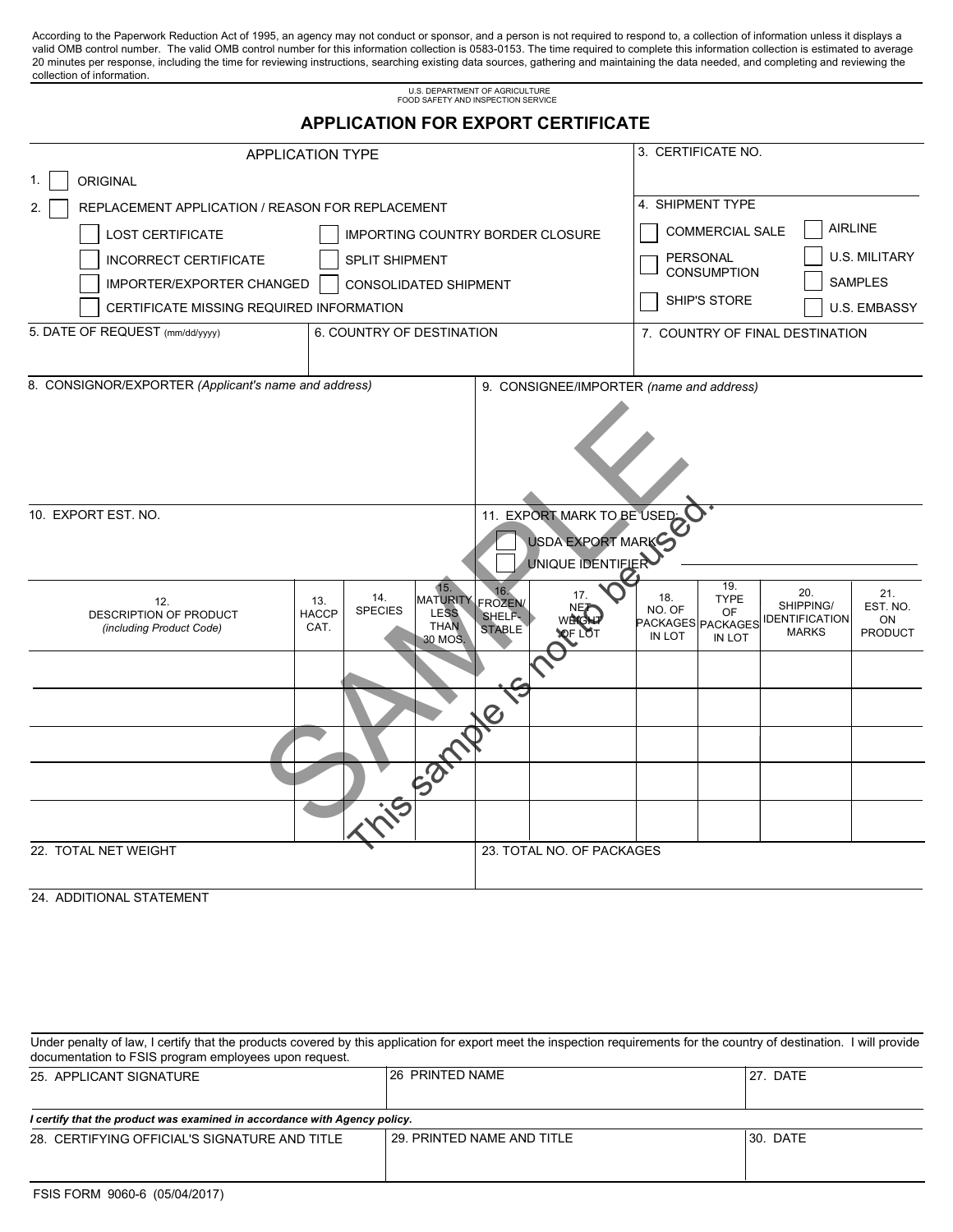- **1. Original:** Select if the application is original and not a replacement.
- 2. Replacement Application/Reason for Replacement: Select if the application is for a replacement certificate. For a one-to-one replacement certificate, select the reason for the replacement. If the replacement is for a split or consolidated certificate, select the appropriate box (split or consolidated) and the reason for the replacement.
- 3. Certificate Number: Enter the certificate number from the FSIS 9060-5 Meat/Poultry Export Certificate of Wholesomeness, FSIS 9060-5EP, Egg Products Export Certificate of Wholesomeness or FSIS Form 9060-5S, Siluriformes Fish and Fish Products Export Certificate of Wholesomeness.
- 4. Shipment Type: Select the type of shipment to be certified.
- 5. Date of Request: Include the Month, Day, Year (Example 07/11/2017)
- 6. Country of Destination: Enter the common country name.
- 7. Country of Final Destination: Enter the country of final destination, if that country is different from the Country of Destination in block 6 and a letterhead/additional certificate is required by the Export Library.
- 8. Consignor/Exporter: Enter the name and address (street, city, state, and zip code divided by commas and on separate lines in the field) of the person or entity applying for the export certificate. If desired, the applicant can also include a phone number and email address.
- 9. Consignee/Importer: Enter the name and address (street, city, state/province, zip code, (as appropriate) divided by commas and on separate lines in the field) of the person or entity to whom the consignment is shipped in the country of destination. If desired, the applicant can also include a phone number and email address.
- 10. Export Est. No.: Enter the number of the establishment exporting the product.
- 11. Export Mark to Be Used: Select either the USDA Export Mark, or Unique Identifier. If Unique Identifier is selected, enter it in the adjacent field.
- 12. Description of Product, including Product Code: Enter the labeled name of the product (i.e. commercial description) as it is to appear on the export certificate, and the unique product code associated with the product if desired.
- 13. HACCP Cat.: Enter the HACCP category code for each lot of product on the application.

|                                                                       | rson or entity applying for the export certificate. If desired, the applicant can also include a phone numbe                                                                                                             |
|-----------------------------------------------------------------------|--------------------------------------------------------------------------------------------------------------------------------------------------------------------------------------------------------------------------|
| clude a phone number and email address.                               | r: Enter the name and address (street, city, state/province, zip code, (as appropriate) divided by comma<br>s in the field) of the person or entity to whom the consignment is shipped in the country of destination. If |
| ter the number of the establishment exporting the product.            |                                                                                                                                                                                                                          |
|                                                                       | Jsed: Select either the USDA Export Mark, or Unique Identifier. If Unique Identifier is Selected, enter it                                                                                                               |
| , and the unique product code associated with the product if desired. | luct, including Product Code: Enter the labeled name of the product (i.e. commercial description) as i                                                                                                                   |
| the HACCP category code for each lot of product on the application    |                                                                                                                                                                                                                          |
|                                                                       | <b>HACCP CATEGORIES</b>                                                                                                                                                                                                  |
| Raw Product - Ground (03B)                                            | Heat Treated - Shelf Stable (03F)                                                                                                                                                                                        |
| Raw Product - Not Ground (03C                                         | Fully Cooked - Not Shelf Stable (03G)                                                                                                                                                                                    |
| <b>Thermally Processed Commercially</b><br>Sterile (03D)              | <b>Heat Treated but Not Fully Cooked -</b><br><b>Not Shelf Stable (03H)</b>                                                                                                                                              |
| Not Heat Treated - Shelf Stable (03E)                                 | <b>Product with Secondary Inhibitors -</b><br><b>Not Shelf Stable (03I)</b>                                                                                                                                              |

- 14. Species: Enter the species of the product. If the product contains multiple species, enter the primary species of the product.
- 15. Maturity less than 30 mos.: This is required for all beef products. Enter "Y" if the products come from animals whose age at time of slaughter was less than 30 months. Enter "N" if the products come from animals whose age at time of slaughter was 30 months or older.
- 16. Frozen/Shelf-Stable: Enter "Y" if the product is frozen or shelf-stable. Enter "N" if the product is not frozen or shelf-stable.
- 17. Net Weight of Lot: Enter the net weight of each lot in pounds or kilograms, or pounds and kilograms. For pounds only, enter the weight with "lbs" following the number. For kilograms only, enter the weight with "kgs" following the number. For pounds and kilograms, enter the pound weight with "lbs" following the number, then below the pound weight in the same box, enter the kilogram weight in with "kgs" following the numbers in parentheses, e.g. (22,000.00 kgs).
- 18. Number of Packages in Lot: Enter the number packages in the lot.